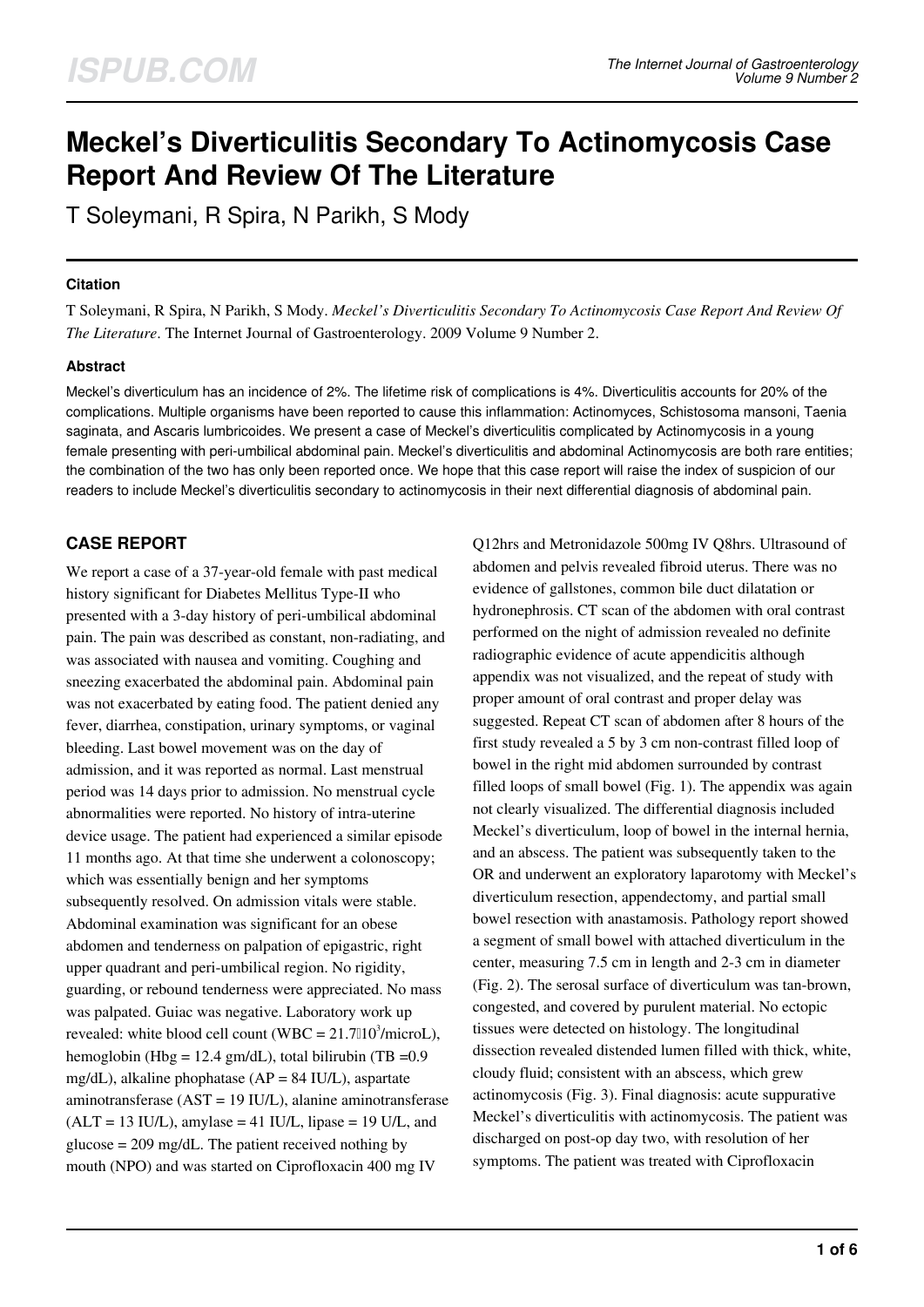400mg PO Q12 hrs. and Metronidazole 500mg PO Q8 hrs. for a total of 15 days. Seven months post operation patient presented with symptoms of small bowel obstruction secondary to surgical adhesions requiring surgical correction. In one year follow up patient is doing well, and continues to be asymptomatic.

### **Figure 1**

Figure 1. CT of abdomen and pelvis enhanced with oral and intravenous contrast reveals a  $5 \times 3$  cm non-contrast filled loop of bowel in the right mid abdomen.



# **Figure 2**

Figure 2. Gross specimen: segment of small bowel (thick arrow) with attached diverticulum (thin arrow) in the center, measuring 7.5 cm in length and 2-3 cm in diameter filled with purulent material.





#### **Figure 3**

Figure 3. Histomorphology of Actinomycosis: A. Hematoxylin and Eosin (H  $\&$  E) stain reveals sulfur granules enveloped by purulent exudate, B. Gram stain reveals filamentous branching gram positive bacteria.





# **DISCUSSION**

Meckel's diverticulum is a true congenital diverticula resulting from an incomplete obliteration of the vitelline duct – connecting the midgut to the yolk sac during the embryonic stage - by the  $7<sup>th</sup>$  week of gestation. It is present in 2% of the population with a male to female ratio of 3:1. It is located within 40-100 cm of the ileocecal valve; and it measures between 1 to 10 cm in length  $1, 2, 3$ . Fifty percent of the Meckel's diverticulum contain an ectopic tissue, with gastric and pancreatic tissue being the most common<sup>2</sup>. The life time risk of Meckel's diverticulum complication is  $4\%$ <sup>6</sup>. Symptomatic complications from most to least common are: painless bleeding per rectum, intestinal obstruction, diverticulitis, perforation, and intussusception <sup>6, 20</sup>.

- 1. Painless bleeding per rectum: is the most common complication (27%) 7, 8, 20. It is secondary to the ectopic gastric tissue residing inside the Meckel's diverticulum; which results in the ulceration of the diverticulum and nearby ileum. This complication generally occurs in the pediatric population, presenting with painless rectal bleeding. The initial diagnostic test of choice in this setting is Meckel's scan, where the intravenous injection of 99mTcpertechnetate is taken up by the mucus-secreting cells of the gastric epithelium visualizing the location of gastric tissue in the Meckel's diverticulum.
- 2. Intestinal obstruction: accounts for 24% of the Meckel's diverticulum complications7, 8, 20. It is secondary to intussusception with the diverticulum serving as the lead point. It can also occur secondary to herniation or volvulus of the intestine around the vestigial vitelline duct – a fibrous cord connecting the umbilicus to the ileum. Intestinal obstruction can occur at any age; however volvulus and intussusception most commonly occur in the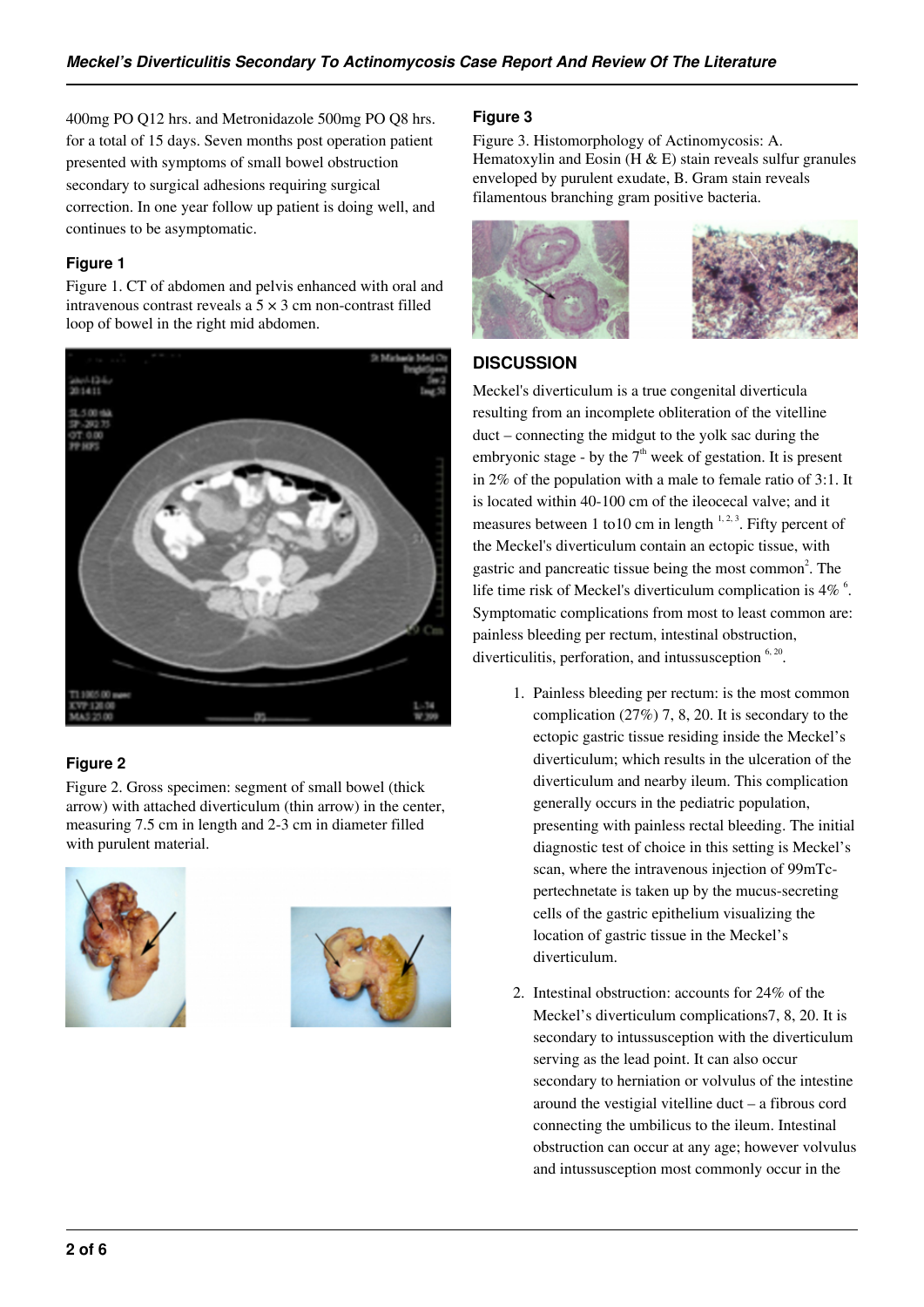neonates and children respectively. Patient would present with obstructive symptoms: projectile bilious vomiting, abdominal pain and distension. Plain abdominal radiography, enteroclysis, and CT scan of the abdomen are the available diagnostic modalities. Ischemia and perforation are the two feared complications.

3. Diverticulitis: accounts for 20% of the Meckel's diverticulum complications7, 8, 20. The pathogenesis of this complication has been compared to appendicitis. The inflammation could result from obstruction of the diverticula's orifice by fecalith material, foreign body, or tumor. This obstruction will lead to increase pressure of the lumen, venous hypertension, ischemia of the wall, necrosis, and perforation 2. The obstruction can also lead to stasis and subsequent bacterial infection. Peptic ulceration of the Meckel's diverticulum and ileal mucosa secondary to the ectopic gastric tissue is another mechanism by which inflammation can occur.

Patients with Meckel's Diverticulitis usually present with a right lower quadrant or peri-umbilical abdominal pain. Therefore inflammation of Meckel's diverticulum in an acute setting is commonly misdiagnosed as appendicitis. The correct diagnosis of Meckel's diverticulitis is often made intra-operatively. CT of abdomen with intravenous and oral contrast has proven to be a useful tool to making the correct diagnosis pre-operatively. The largest study on CT findings of Meckel's diverticulitis was done by Genevieve L Bennett et al<sup>3</sup>. This retrospective study reviewed eleven cases of Meckel's diverticulitis and described the characteristic CT findings. The key to correct diagnosis is giving enough time to oral contrast to achieve complete opacification of bowel loops, in specific the ileoceal bowel. This thorough opacification will allow identification of normal appendix and visualization of Meckel's diverticulum; which is important in differentiating appendicitis from Meckel's diverticulitis as a diagnosis. This differentiation becomes difficult in the setting of small bowel obstruction, secondary inflammation of the appendix, and right lower quadrant location of Meckel's diverticulum<sup>3</sup>. The CT description of Meckel's diverticulum is: a blind end tubular structure that mostly contains fluid, air, or particulate material; therefore the lumen does not contain any oral contrast. The wall of the diverticulum is contrast enhanced like the rest of the bowel; and in its absence one should suspect gangrenous

diverticulum. The majority (67%) of Meckel's diverticulum are located at or near the mid-line<sup>3</sup>. Symptomatic complications of the Meckel's diverticulum: hemorrhage, intestinal obstruction, diverticulitis, and umbilico-ileal fistula; are absolute indications for resection. In asymptomatic Meckel's diverticulum several factors contribute to increased incidence of complications: male gender, age less than 50 years old, ectopic tissue (suggested by thickened Meckel's diverticulum), diverticuli less than 2 cm in length, height:diameter ratio less than 2, and narrow neck  $4, 18, 20$ . In a retrospective study of 29 patients with Meckel's diverticulum Mckay found that patients with symptomatic Meckel's diverticulum were more likely to be less than 50 years of age and to have heterotrophic tissue. Resection of asymptomatic Meckel's diverticulum in a patient less than 50 years of age was found to be beneficial in comparison to a patient older than 50 years of age  $^{20}$ .

Actinomyces species are gram positive, filamentous, facultative anaerobes. Currently 92 Actinomyces spp. have been identified. The organism is a normal inhabitant of the mucus membrane: mouth, gastrointestinal tract, bronchi, and vagina. Once the integrity of the mucosal barrier has been compromised Actinomyces becomes pathologic and begins an indolent infection-Actinomycosis. The breach of the mucosal barrier can be secondary to: poor oral hygiene and dentition, aspiration, neoplasm, trauma, foreign body penetration, perforated appendicitis, or insertion of IUD. Actinomycosis is most commonly caused by A. israelii, A. naeslundii, A. odontolyticus, A. viscosus, A. meyeri, and A. gerencseriae  $13$ . The acute phase of the infection is commonly missed. Over time the infection will spread contiguously across tissue planes invading the surrounding tissue and other organs. The indolent chronic infection is characterized by lesions containing necrotic tissue, neutrophils, and sulfur granules walled off by a fibrotic tissue described as "wooden". The tendency to form masses and invade tissues and other organs results in common misdiagnosis of cancer for actinomycosis; hence referred to as "Actinomycosis a great pretender" 16.

Actinomycosis accounts for more than 50% of Cervicofacial infections, 15-20% of thoracic infections, and 10-20% of abdominal and pelvic infections 15, 14. Although all abdominal organs can be infected, ileocecal area is the site most commonly affected by actinomycosis, with the appendix predominating <sup>14</sup>. Actinomyces resides in areas of stagnation: appendix and cecum. Disruption of the mucosal barrier is required for this organism to become pathologic: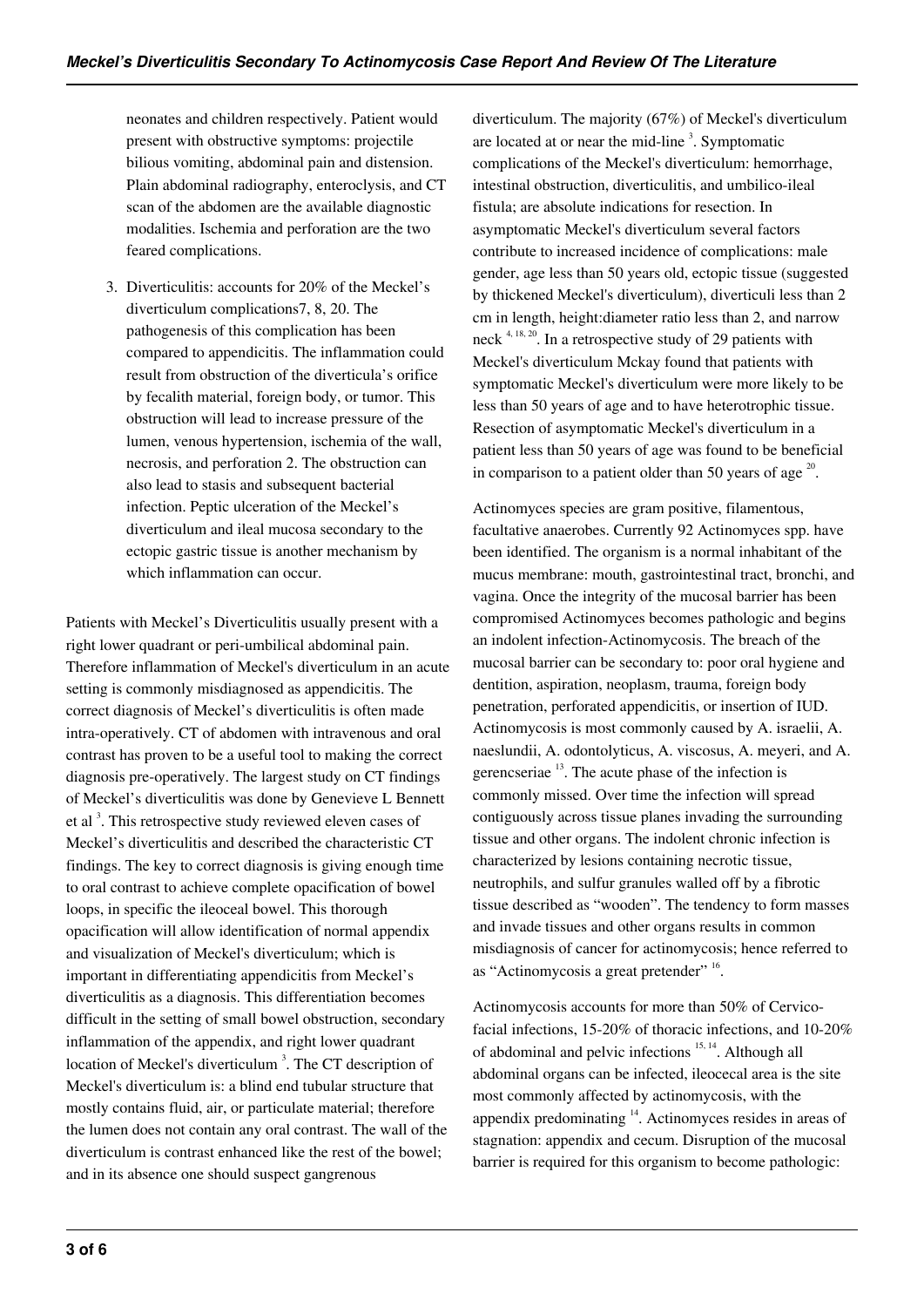appendicitis, diverticulitis, gastrointestinal perforation, abdominal surgery, foreign bodies, or neoplasia<sup>15</sup>. It is a challenge to clinically diagnose abdominal actinomycosis. In the setting of acute inflammation abdominal tenderness and guarding may be present, while in a chronic setting a mass maybe palpated during the abdominal examination. It is this broad and non-specific presentation that leads to misdiagnosis of appendicitis, inflammatory bowel disease, or carcinoma. The only radiographic study that could aid in the diagnosis of abdominal actinomycosis is CT with contrast. CT findings include intra or extra luminal masses that are infiltrative in nature<sup> $15$ </sup>. In most cases the masses are solid with focal areas of diminished attenuation; or less commonly the masses are cystic with thickened walls <sup>17</sup>. CT guided biopsy or aspiration will also aid in microscopic identification of sulfur granules. Although other organisms such as Nocardia, Streptomyces, and Staphylococci (in botryomycosis) can also contain sulfur granules; specific microbiologic studies differentiate these organisms. Actinomyces is a strict anaerobe that partially stains acidfast, and produces sulfur granules. It grows as filamentous branching gram positive bacteria. The 16sRNA gene amplification and sequencing could also identify the actinomyces species <sup>13</sup>.

Treatment of actinomycosis is based on the sensitivity of the organism. However Penicillin has proven to be an effective treatment: 18-24 million units intravenously daily for 2-6 weeks followed by oral therapy for 6-12 months with penicillin or amoxicillin <sup>13</sup>. Tetracycline and erythromycin are appropriate alternatives in Penicillin allergic patients. An intensive and long duration of treatment is required, in order to penetrate the thick wall of the mass and the sulfur granules. The recurrent characteristic of the infection also necessitates prolonged treatment. The success of the treatment can be monitored via CT or MRI. Although controversial, medical management of the infection should always be the first approach before any surgical attempts  $13$ .

This case is a unique presentation of Meckel's diverticulitis complicated by actinomycosis. Diverticulitis is an uncommon initial presentation of Meckel's diverticulum. Bleeding and obstruction are the more common complications. Diverticulitis of the colon is a complication most commonly seen in older patients, age greater than fifty years. However in Meckel's diverticulum the risk of complications including diverticulitis is most commonly seen in patients less than fifty years of age. Therefore our patient's age of less than 50 years placed her at a greater risk for Meckel's diverticulum complications. Also, her history of Diabetes Mellitus was a risk factor for infection with Actinomycosis. Our patient remains asymptomatic in one year follow up secondary to surgical removal of the source of infection.

#### **References**

1. Khan E, Daum F. Anatomy, Histology, Embryology, and Developmental Anomalies of the Small and Large Intestine. In: Feldman M, Friedman L, Brandt L. Sleisenger and Fordtran's Gastrointestinal and Liver Disease: pathophysiology, diagnosis, management. Philadelphia, PA: SAUNDERS ELSEVIER; 2006: 2061-2091 2. Sarosi GA, Turnage RH. Appendicitis. In: Feldman M, Friedman L, Brandt L. Sleisenger and Fordtran's Gastrointestinal and Liver Disease: pathophysiology, diagnosis, management. Philadelphia, PA: SAUNDERS ELSEVIER; 2006: 2599-2612 3. Genevieve BL, Bernard BA, Emil BJ. CT of Meckel's Diverticulitis in 11 patients. American Journal of Roentgenology. 2004; 182: 625--629. 4. Arnold JF, Pellicane JV. Meckel's Diverticulum: A Ten Year Experience. American Surgeon. 1997; 63:354--355. 5. Nagler J, Clarke JL, Albert SA. Meckel's Diverticulits in an Elderly Man Diagnosed by Computed Tomography. Journal of Clinical Gastroenterology. 2000; 30: 87--88. 6. Kusomoto H, Yoshida M, Takahashi I, et al. Complications and Diagnosis of Meckel's Diverticulum in 776 patients. The American Journal of Surgery. 1992; 164:382--383. 7. Ymaguchi M, Takeuchi S, Awazu S. Meckel's Diverticulum. Investigation of 600 patients in Japanese literature. The American Journal of Surgery. 1978; 136: 247- -249. 8. Turgeon DK, Barnett JL. Meckel's Diverticulum. The American Journal of Gastroenterology. 1990; 85: 777--781. 9. Portnoy O, Gayer G, Onaca N, et al. Abdominal Computerized Tomography in the Diagnosis of Meckel's Diverticulitis in the Adult. Israel Medical Association Journal: Imaj. 2001; 3: 982--983. 10. Arya B, Azarhoush R, Golalipour MJ. Meckel's Diverticulitis Due To Actinomycosis. Journal of Medical Sciences. 2007; 7: 916--919. 11. Haynes S, Reid HAS. Meckel's Diverticulitis Due to Schistosomiasis Mansoni. The American Journal of Gastroenterology. 1976; 66:559--561. 12. Chirdan LB, Yusufu LMD, Ameh EA, et al. Meckel's

Diverticulitis Due To Taenia Saginata: Case Report. East African Medical Journal. 2001; 78:107--108. 13. Russo TA. Actinomycosis. In: Fauci A, Braunwald E, Kasper D, Hauser S, Lango D, Jameson JL, Loscalzo J.

Harrison's Principles of Internal Medicine. New York, NY: McGraw Hill Medical; 2008:996-999.

14. Garner JP, Macdonald M, Kumar PK. Abdominal Actinomycosis. International Journal of Surgery. 2007; 5: 441-448.

15. Cintron JR, Alberto DP, Bernardo D, et al. Abdominal Actinomycosis: Reprt of Two Cases and Review of the Literature. Diseases of the colon and Rectum. 1996; 39: 105- -108.

16. Francisco A, Baudrand R, Letelier LM, et al. Actinomycosis: A Great Pretender. Case Report of Unususal Presentation and a Review of Literature. International Journal of Infectious Disease. 2008; 12: 358--362. 17. Ha HK, Lee HJ, Kim HJ, et al. Abdomianal

actinomycosis: CT findings in 10 patients. American Journal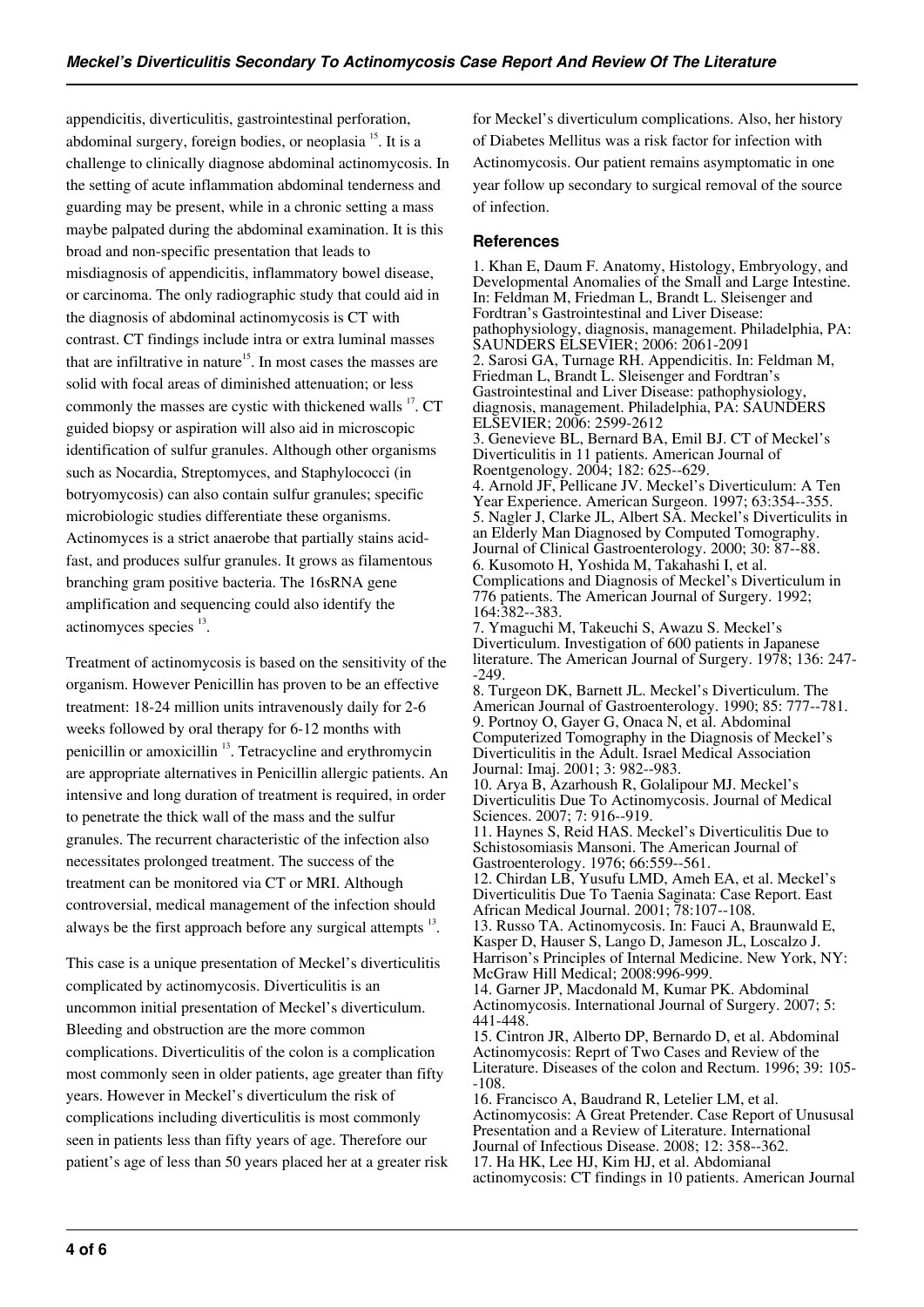of Roentgenology. 1993; 161: 791--794.

18. Ludtke FE, Mende V, Kohler H, et al. Incidence and Frequency of Complications and Management of Meckel's Diverticulum. Surgery, Gynecology, Obstetrics. 1989; 169:537--542.

19. Kusomoto H, Yoshida M., Takahashi I, et al.

Complications and Diagnosis of Meckel's Diverticulum in 776 Patients. The American Journal of Surgery. 1992; 164:382—383.

20. Mckay R. High Incidence of Symptomatic Meckel's Diverticulum in Patients Less Than Fifty Years of Age: An Indication for Resection. The American Surgeon. 2007; 73: 271--275.

21. Dumper J, Mackenzie S, Mitchell P, et al. Complications of Meckel's diverticula in adults. Canadian Journal of Surgery. 2006; 49: 35--357.

22. Stone PA, Hofeldt MJ, Campbell JE, et al. Meckel Diverticulum: Ten-year Experience in Adults. Southern Medical Journal. 2004; 97: 1038--1041.

23. Lippes J. Pelvic actinomycosis: A review and preliminary look at prevalence. American Journal of Obstetrics and Gynecology. 1999; 180; 265--269.